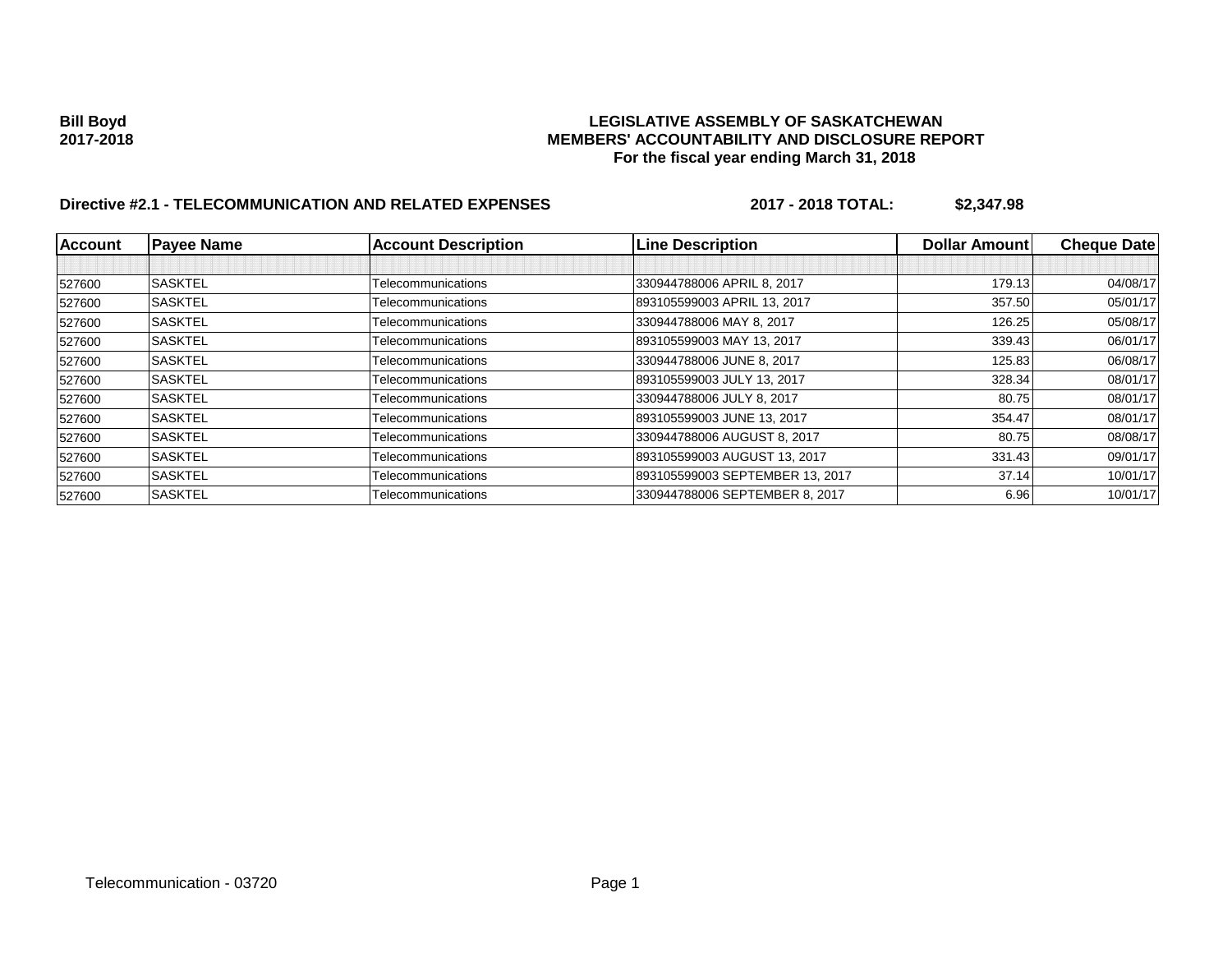### **Bill Boyd 2017-2018**

### **LEGISLATIVE ASSEMBLY OF SASKATCHEWAN MEMBERS' ACCOUNTABILITY AND DISCLOSURE REPORT For the fiscal year ending March 31, 2018**

## **Directive #3.1 - MLA TRAVEL AND LIVING EXPENSES 2017 - 2018 TOTAL: \$7,293.60**

| <b>Account</b> | <b>Payee Name</b>       | <b>Account Description</b>  | <b>Line Description</b>           | <b>Dollar Amountl</b> | <b>Cheque Datel</b> |
|----------------|-------------------------|-----------------------------|-----------------------------------|-----------------------|---------------------|
|                |                         |                             |                                   |                       |                     |
| 541900         | BOYD, BILL (WILLIAM) R. | <b>Elected Rep - Travel</b> | MLA TRAVEL APRIL 3-13, 2017       | 1.193.60              | 04/13/17            |
|                |                         |                             | APRIL 2017 MLA REGINA             |                       |                     |
| 541900         | BOYD, BILL (WILLIAM) R. | <b>Elected Rep - Travel</b> | <b>ACCOMMODATION</b>              | 1.500.00              | 04/24/17            |
| 541900         | BOYD, BILL (WILLIAM) R. | <b>Elected Rep - Travel</b> | MAY 2017 MLA REGINA ACCOMMODATION | 1.550.00              | 05/24/17            |
|                |                         |                             | JUNE 2017 MLA REGINA              |                       |                     |
| 541900         | BOYD, BILL (WILLIAM) R. | <b>Elected Rep - Travel</b> | <b>ACCOMMODATION</b>              | 1.500.00              | 07/19/17            |
|                |                         |                             | JULY 2017 MLA REGINA              |                       |                     |
| 541900         | BOYD, BILL (WILLIAM) R. | <b>Elected Rep - Travel</b> | <b>ACCOMMODATION</b>              | 550.00. 1             | 07/19/17            |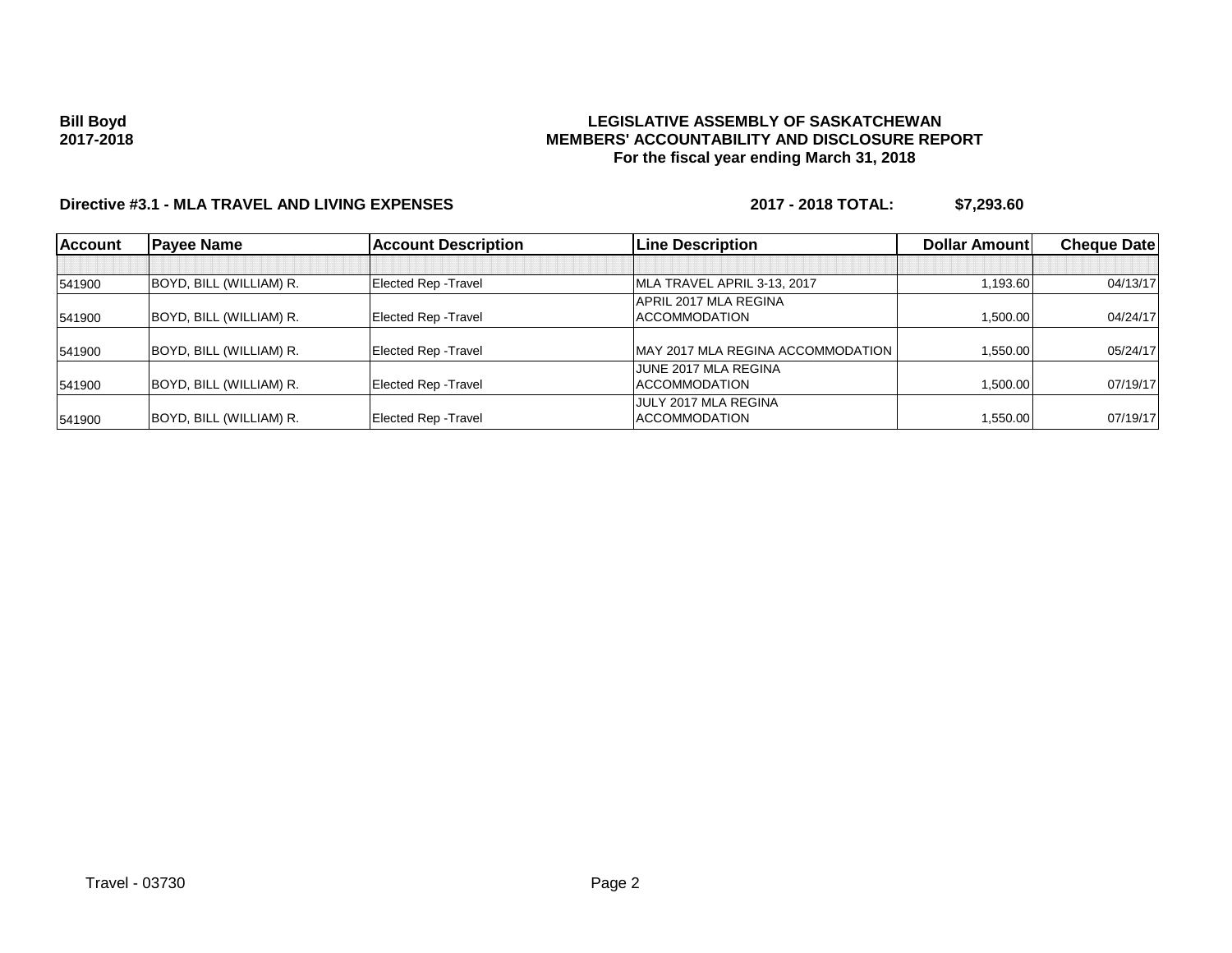### **Bill Boyd 2017-2018**

### **LEGISLATIVE ASSEMBLY OF SASKATCHEWAN MEMBERS' ACCOUNTABILITY AND DISCLOSURE REPORT For the fiscal year ending March 31, 2018**

## **Directive #4.1 - CONSTITUENCY SERVICE EXPENSES 2017 - 2018 TOTAL: \$12,724.46**

| Account | <b>Payee Name</b>                                   | <b>Account Description</b>                | <b>Line Description</b>            | <b>Dollar Amount</b> | <b>Cheque Date</b> |
|---------|-----------------------------------------------------|-------------------------------------------|------------------------------------|----------------------|--------------------|
|         |                                                     |                                           |                                    |                      |                    |
| 522000  | 629655 SASKATCHEWAN LTD.                            | Rent of Ground, Buildings and Other Space | APRIL CONSTITUENCY OFFICE RENT     | 1,600.00             | 04/01/17           |
| 522000  | 629655 SASKATCHEWAN LTD.                            | Rent of Ground, Buildings and Other Space | MAY 2017 MLA OFFICE RENT           | 1,600.00             | 04/24/17           |
| 522000  | 629655 SASKATCHEWAN LTD.                            | Rent of Ground, Buildings and Other Space | JUNE 2017 MLA OFFICE RENT          | 1,600.00             | 05/24/17           |
| 522000  | 629655 SASKATCHEWAN LTD.                            | Rent of Ground, Buildings and Other Space | JULY 2017 MLA OFFICE RENT          | 1,600.00             | 06/23/17           |
| 522000  | 629655 SASKATCHEWAN LTD.                            | Rent of Ground, Buildings and Other Space | <b>AUGUST 2017 MLA OFFICE RENT</b> | 1,600.00             | 07/19/17           |
| 522000  | 629655 SASKATCHEWAN LTD.                            | Rent of Ground, Buildings and Other Space | SEPTEMBER 2017 MLA OFFICE RENT     | 1,600.00             | 08/22/17           |
| 522200  | <b>SUCCESS OFFICE SYSTEMS</b>                       | <b>Rent of Photocopiers</b>               | <b>COPIER CHARGES</b>              | 54.44                | 04/01/17           |
| 522200  | <b>SUCCESS OFFICE SYSTEMS</b>                       | <b>Rent of Photocopiers</b>               | <b>COPIER CHARGES</b>              | 55.44                | 05/01/17           |
| 522200  | <b>SUCCESS OFFICE SYSTEMS</b>                       | Rent of Photocopiers                      | <b>COPIER CHARGES</b>              | 55.22                | 06/01/17           |
| 522200  | <b>SUCCESS OFFICE SYSTEMS</b>                       | <b>Rent of Photocopiers</b>               | <b>COPIER CHARGES</b>              | 44.28                | 08/01/17           |
| 522200  | <b>SUCCESS OFFICE SYSTEMS</b>                       | <b>Rent of Photocopiers</b>               | <b>COPIER CHARGES</b>              | 43.62                | 08/01/17           |
| 522200  | <b>SUCCESS OFFICE SYSTEMS</b>                       | Rent of Photocopiers                      | <b>COPIER CHARGES</b>              | 45.98                | 10/01/17           |
| 525000  | MINISTER OF FINANCE-MINISTRY<br>OF CENTRAL SERVICES | Postal, Courier, Freight and Related      | APRIL 2017 MAIL SERVICES           | 40.97                | 06/09/17           |
| 525000  | MINISTER OF FINANCE-MINISTRY<br>OF CENTRAL SERVICES | Postal, Courier, Freight and Related      | JUNE 2017 MAIL SERVICES            | 41.00                | 08/01/17           |
| 525000  | MINISTER OF FINANCE-MINISTRY<br>OF CENTRAL SERVICES | Postal, Courier, Freight and Related      | MAY 2017 MAIL SERVICES             | 40.97                | 08/01/17           |
| 525000  | MINISTER OF FINANCE-MINISTRY<br>OF CENTRAL SERVICES | Postal, Courier, Freight and Related      | JULY 2017 MAIL SERVICES            | 42.05                | 09/12/17           |
| 525000  | MINISTER OF FINANCE-MINISTRY<br>OF CENTRAL SERVICES | Postal, Courier, Freight and Related      | AUGUST 2017 MAIL SERVICES          | 42.05                | 09/21/17           |
| 529000  | <b>WEST CENTRAL ABILITIES INC.</b>                  | <b>General Contractual Services</b>       | SHREDDING SERVICES - NO GST        | 27.00                | 10/01/17           |
| 530300  | MARU GROUP CANADA INC.                              | Primary Research/Focus group              | AD HOC CONSULTING - NO GST         | 607.15               | 07/01/17           |
| 530500  | <b>JAMAC PUBLISHING LTD.</b>                        | <b>Media Placement</b>                    | <b>ADVERTISING</b>                 | 100.75               | 04/07/17           |
| 530500  | <b>JAMAC PUBLISHING LTD.</b>                        | Media Placement                           | <b>ADVERTISING</b>                 | 364.00               | 05/05/17           |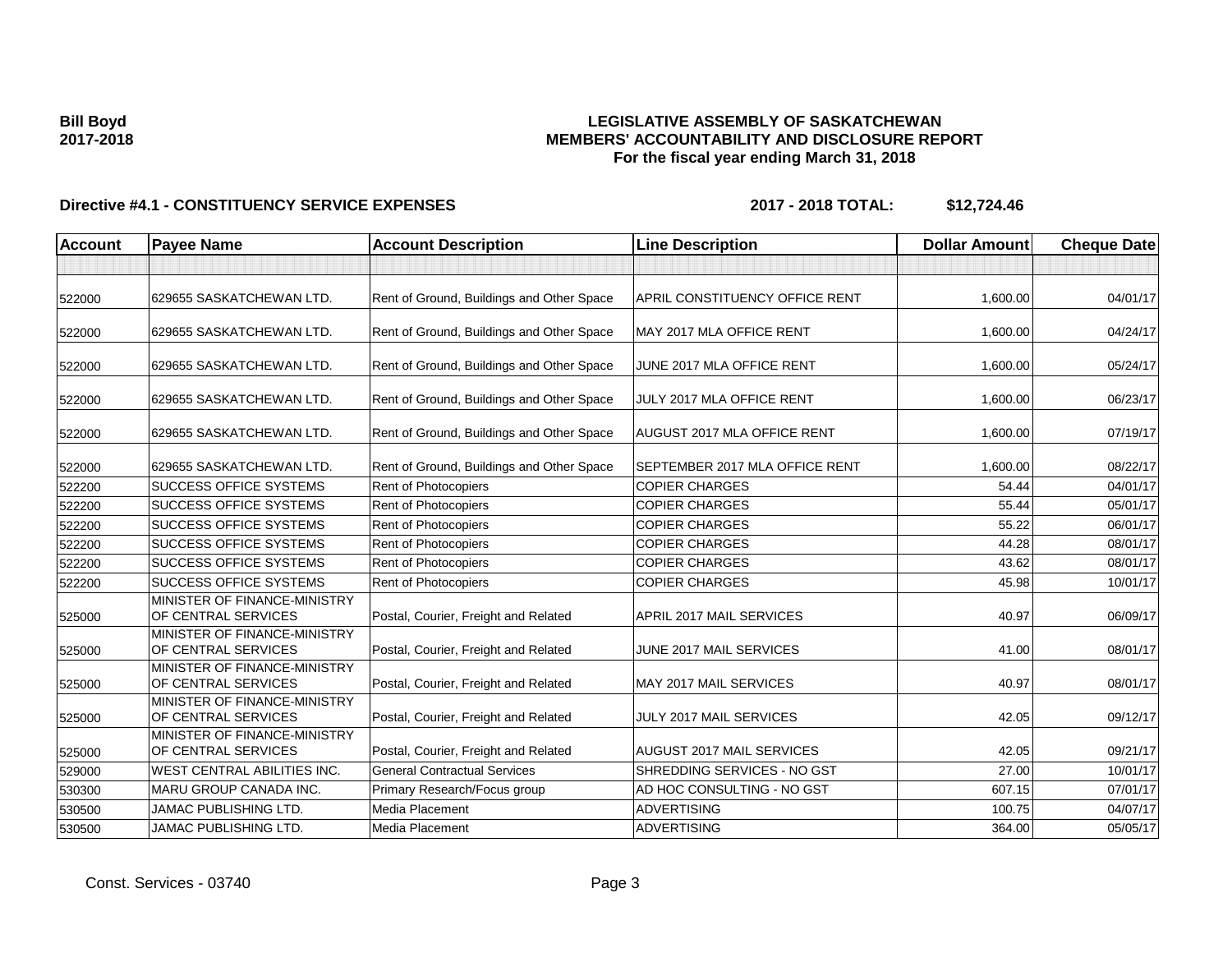### **Bill Boyd 2017-2018**

### **LEGISLATIVE ASSEMBLY OF SASKATCHEWAN MEMBERS' ACCOUNTABILITY AND DISCLOSURE REPORT For the fiscal year ending March 31, 2018**

## **Directive #4.1 - CONSTITUENCY SERVICE EXPENSES 2017 - 2018 TOTAL: \$12,724.46**

| <b>Account</b> | <b>Payee Name</b>                  | <b>Account Description</b>             | <b>Line Description</b>                   | <b>Dollar Amountl</b> | <b>Cheque Datel</b> |
|----------------|------------------------------------|----------------------------------------|-------------------------------------------|-----------------------|---------------------|
|                |                                    |                                        |                                           |                       |                     |
| 530500         | <b>JAMAC PUBLISHING LTD.</b>       | Media Placement                        | <b>ADVERTISING</b>                        | 100.75                | 05/05/17            |
| 530500         | <b>JAMAC PUBLISHING LTD.</b>       | Media Placement                        | <b>ADVERTISING</b>                        | 100.75                | 06/02/17            |
| 530500         | <b>JAMAC PUBLISHING LTD.</b>       | Media Placement                        | <b>ADVERTISING</b>                        | 100.75                | 08/01/17            |
| 530500         | <b>JAMAC PUBLISHING LTD.</b>       | Media Placement                        | <b>ADVERTISING</b>                        | 35.00                 | 08/01/17            |
| 530500         | <b>JAMAC PUBLISHING LTD.</b>       | Media Placement                        | <b>ADVERTISING</b>                        | 100.75                | 08/04/17            |
| 530500         | <b>MEDICINE HAT NEWS</b>           | Media Placement                        | <b>ADVERTISING</b>                        | 348.00                | 08/01/17            |
| 530500         | <b>PNG PRAIRIE NEWSPAPER GROUP</b> | Media Placement                        | <b>ADVERTISING</b>                        | 75.00                 | 08/01/17            |
|                | <b>REGIONAL MAPLE LEAF</b>         |                                        |                                           |                       |                     |
| 530500         | COMMUNICATIONS INC.                | Media Placement                        | <b>ADVERTISING</b>                        | 279.00                | 05/01/17            |
|                |                                    | Deputy Minister/Ministry Head Business |                                           |                       |                     |
| 543201         | LEGISLATIVE FOOD SERVICE           | Expenses - Refreshments                | <b>STUDENT DRINKS</b>                     | 42.40                 | 08/01/17            |
| 550200         | <b>JAMAC PUBLISHING LTD.</b>       | Books, Mags and Ref Materials          | <b>1YR CLARION RENEWAL-NO GST</b>         | 29.00                 | 04/03/17            |
| 555000         | BOYD, BILL (WILLIAM) R.            | Other Material and Supplies            | <b>REIMB: OFFICE SUPPLIES</b>             | 27.68                 | 04/12/17            |
| 555000         | BOYD, BILL (WILLIAM) R.            | Other Material and Supplies            | <b>REIMB: MISC. &amp; OFFICE SUPPLIES</b> | 255.51                | 04/25/17            |
| 555000         | <b>FLANAGAN, SHERRI</b>            | Other Material and Supplies            | <b>REIMB: OFFICE SUPPLIES</b>             | 24.95                 | 09/01/17            |